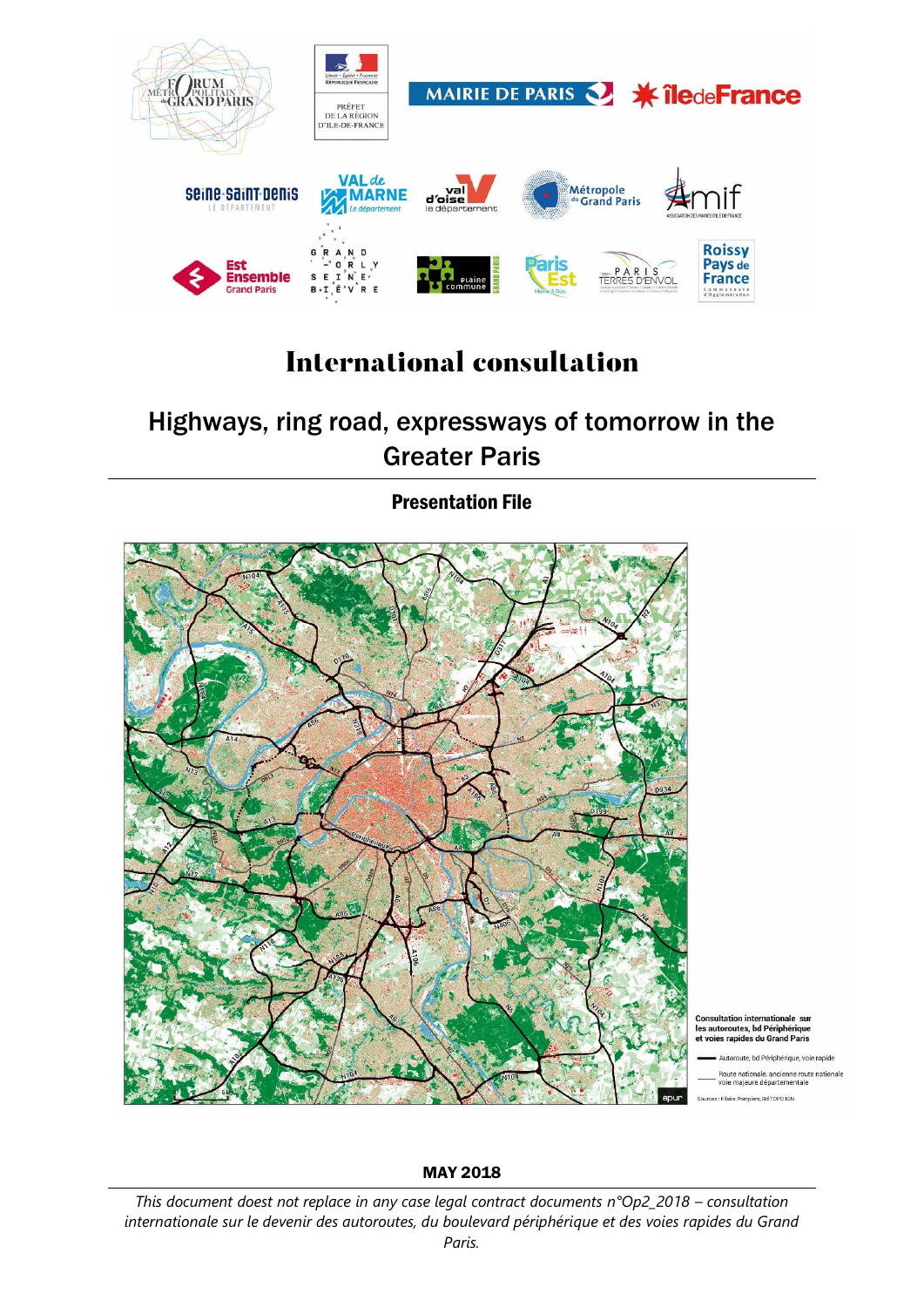# **Summary**

| $1 -$ |  |  |
|-------|--|--|
| $2 -$ |  |  |
|       |  |  |
|       |  |  |
| 1-    |  |  |
| $2 -$ |  |  |
| 3-    |  |  |
|       |  |  |
| $1-$  |  |  |
| $2 -$ |  |  |
| 3-    |  |  |
| 4-    |  |  |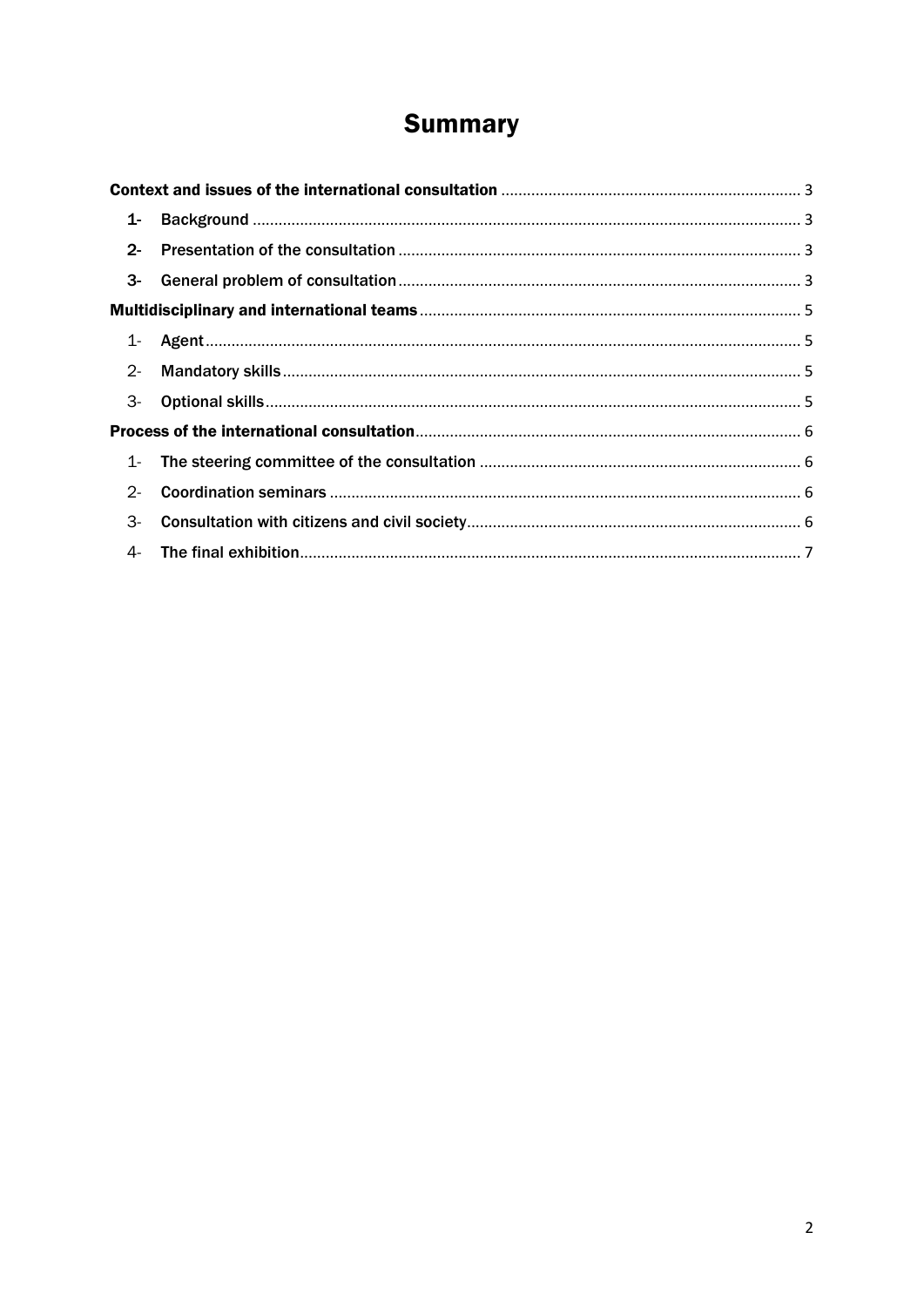# Context and issues of the international consultation

#### <span id="page-2-1"></span><span id="page-2-0"></span>1- Background

Since the beginning of 2017, the Greater Paris Metropolitan Forum has been carrying out a vast project on the evolution of regional mobilities by 2030 with the joint management of AMIF, the City of Paris, the Grand Paris Metropolitan Authority, and in connection with all the communities concerned. Elected officials have involved all mobility stakeholders in Ile-de-France. The process resulted in a White Paper for sustainable, optimized and intelligent mobility by 2030 in March 2018.

From this White Paper, which formulates many proposals to improve the mobility of tomorrow, the Forum has chosen to continue its reflection around one of these lines of work which concerns the evolution of urban highways and expressways.

#### <span id="page-2-2"></span>2- Presentation of the consultation

The question of the future use of highways and expressways arises in most world and French cities, in a context of strong technological innovation, including the development of smartphone applications for travel assistance and information. users - now largely integrated into the daily lives of Parisians - the search for new engines, including electric motors, and the exploitation of artificial intelligence for autonomous vehicles. In the face of the negative externalities generated by pollution and congestion (for example, mobility contributes, for example, to about a third of greenhouse gas and fine particle emissions), many metropolises are wondering about optimize the use of these major infrastructures or implement their requalification, taking into account the economic and social constraints of the demand for mobility.

Conscious of these issues, the local authorities - gathered in the joint study syndicate Greater Paris Metropolitan Forum - in partnership with the State, launch an international consultation on Highways, ring road, expressways of tomorrow in the Greater Paris.

Through collective work carried out in parallel, four multidisciplinary teams will produce prospective scenarios for upgrading highways, ring road and expressways of Greater Paris in the medium and long term (with staking at 2030 and 2050). It will also be a question of sharing these issues with citizens and civil society, since the results of the work will materialize through a public exhibition, and consultation mechanisms will be implemented throughout the process.

# <span id="page-2-3"></span>3- General problem of consultation

This international consultation is part of a process of forward-looking and strategic thinking located upstream of operational projects and whose productions will be able to inform decision-making.

The international consultation is not intended to question the creation of new highways or expressways but on the optimization of the existing master network and its urban integration. It is not a question of describing a utopian vision but of proposing a credible evolution of the positioning of highways, ring road and expressways of Greater Paris in the global supply of transport on this territory. Particular attention will be paid to explaining the processes of evolution and urban transition. The stakes of gains but also possibly losses (in use, in function) will be clearly explained. The consequences in terms of global traffic, impact on the transport system, cost evaluation and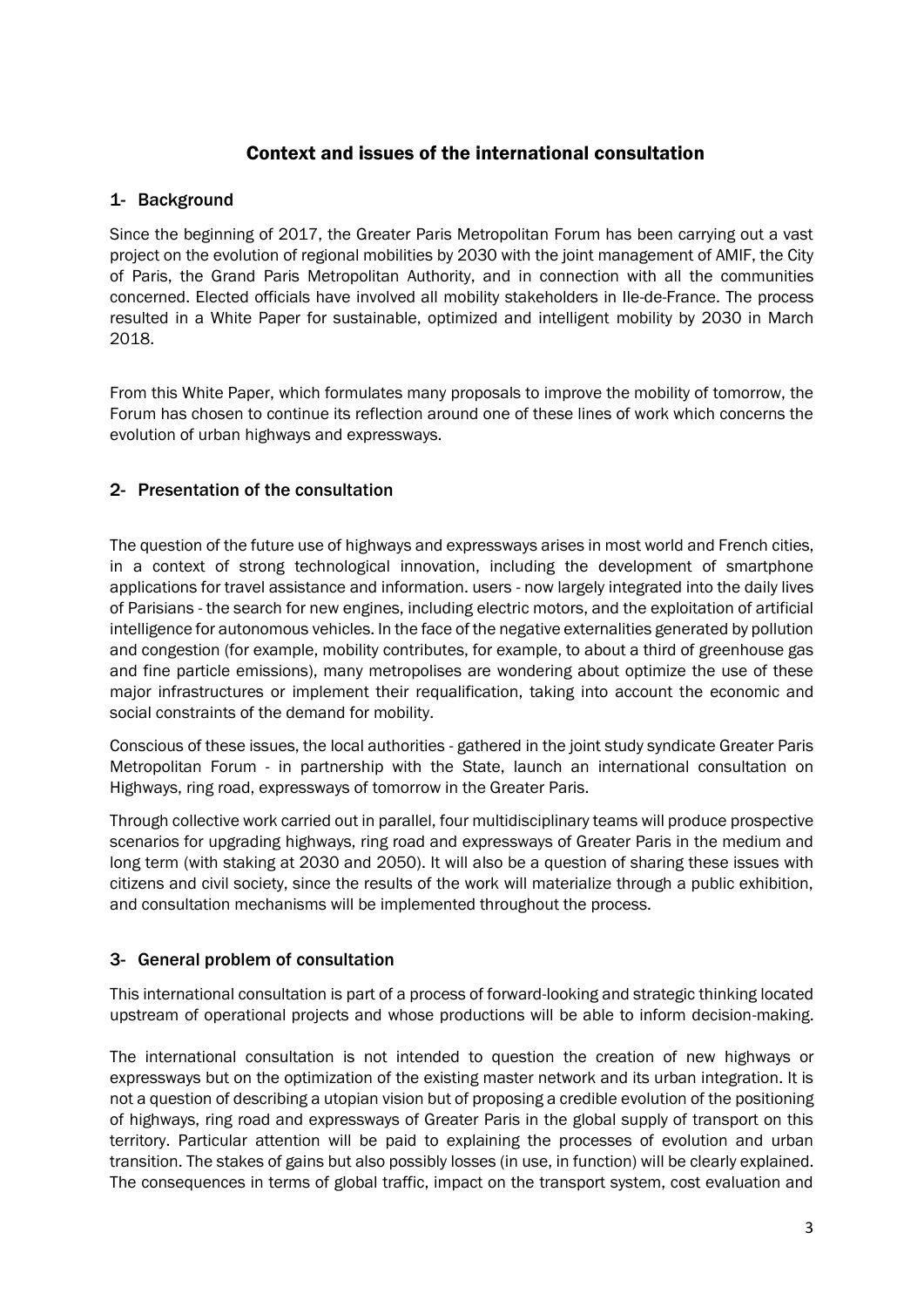other economic consequences should be estimated as precisely as possible. The prospective study and the scenarios of evolution will have to present solutions relating to the following stakes.

#### A / Improve the functioning of the defined network as in the study area to improve daily mobility in Ile-de-France

- Optimize flows of people and goods;
- Reduce the saturation of the main, secondary and local road networks at peak times.
- Design projects that take into account the impact on the saturation of public transport, already critical in many sections, and which integrate a progressive implementation approach with accompanying measures to facilitate their acceptance.

#### B / Reduce negative externalities related to highway traffic on the main network

- Massively reduce greenhouse gas emissions, air pollution and noise pollution;
- Massively reduce road accident;

# C / Towards highways and expressways better integrated with the territories they cross

- Towards a better urban integration and a reduction of urban cuts generated by highways and expressways;
- Towards a valuation of the land that borders them.

#### D / Towards possible solutions for public finances and an economically sustainable model in its regional context (in terms of both investment and operation)

The solutions presented by the teams will have to deal with these issues by answering the following questions:

#### What will be highways and expressways of tomorrow? What should be its functions and its role in Greater Paris?

- How to adapt the road to the mobility of tomorrow (modes of travel, uses ...)?
- How to better integrate the highway in the city, by optimizing the rights of way, especially those bordering the infrastructure and the points of contact with the territories?
- What other potential (ecological, landscape, energy ...) for highways?
- How to make highway infrastructure resilient?

#### By what means and what process to transform the highways and expressways of Greater Paris?

- Which economic models for the future highway, to ensure and optimize its renewed operation and the financing of its possible evolutions? What are the financial dimensions of the solutions proposed for 2024/2030?
- How to stagger this process of transformation?
- How to associate users and residents with the future of this infrastructure?
- What creative ideas can be proposed for 2024 before more sustainable development by 2030 and 2050?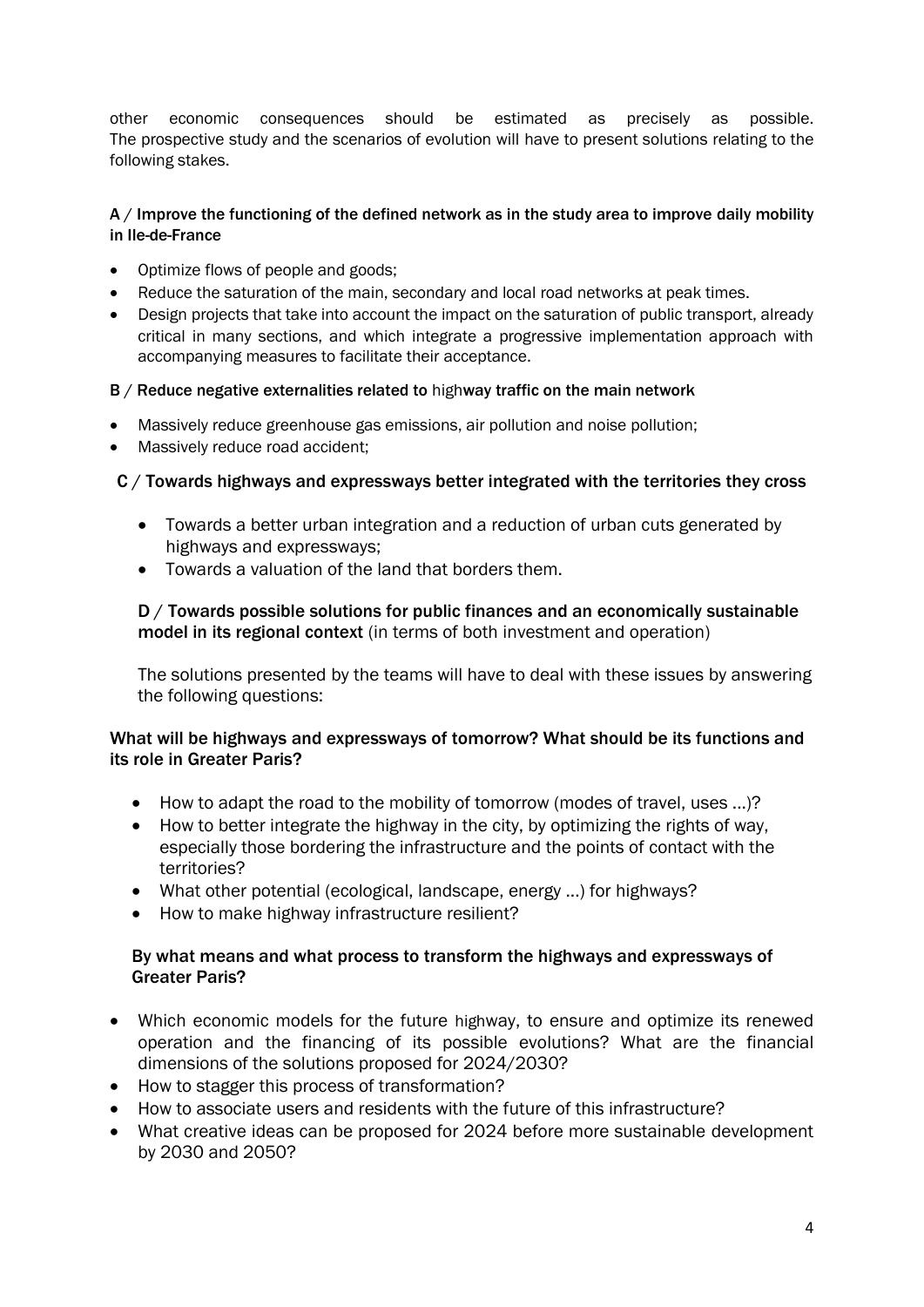The teams will have to systematically analyze the impacts of the solutions presented on the whole territory concerned. In addition to proposals of a general nature, the teams will devote a significant part of their work to focus on one or more sections, or on a few territories that may include the three types of track, which will be defined at the start of the mission.

# Multidisciplinary and international teams

# <span id="page-4-1"></span><span id="page-4-0"></span>1- Agent

The four teams are placed under the responsibility of an agent who must have the following qualification: engineer, architect and / or planner.

# <span id="page-4-2"></span>2- Mandatory skills

The teams will bring together the main disciplines concerned by spatial planning, mobility and technological developments. It will therefore be necessary to represent the following areas of expertise: architects, town planners, landscape architects, economists, mobility and transport experts (including traffic studies), environmental experts. It will also bring together the necessary skills for the expression and representation of research work. For the design and production of visual communication materials for the final exhibition for the general public, the teams will draw on the experience of visual artists and other specialists in educational expression.

Candidates and offers will have to demonstrate, their ability to effectively combine the contributions of practitioners and scientists, making compatible their strategic reflexes, their methodological requirements and their professional cultures.

# <span id="page-4-3"></span>3- Optional skills

Optional skills can be integrated into teams or solicited by teams during their work: political scientists, geographers, historians, demographers, sociologists, infrastructure specialists, artists (plastic artists, science fiction writers, photographers ...).

The teams will be able to benefit from the contribution of other specialists and / or research units recognized in their field which must be linked to the question of the mobilities of the future. These scientific skills and / or research units should belong to universities, schools, public or private bodies. If necessary, study projects in the context of university courses may be attached to the work of the teams. A very significant place will be reserved for scientific skills and productions.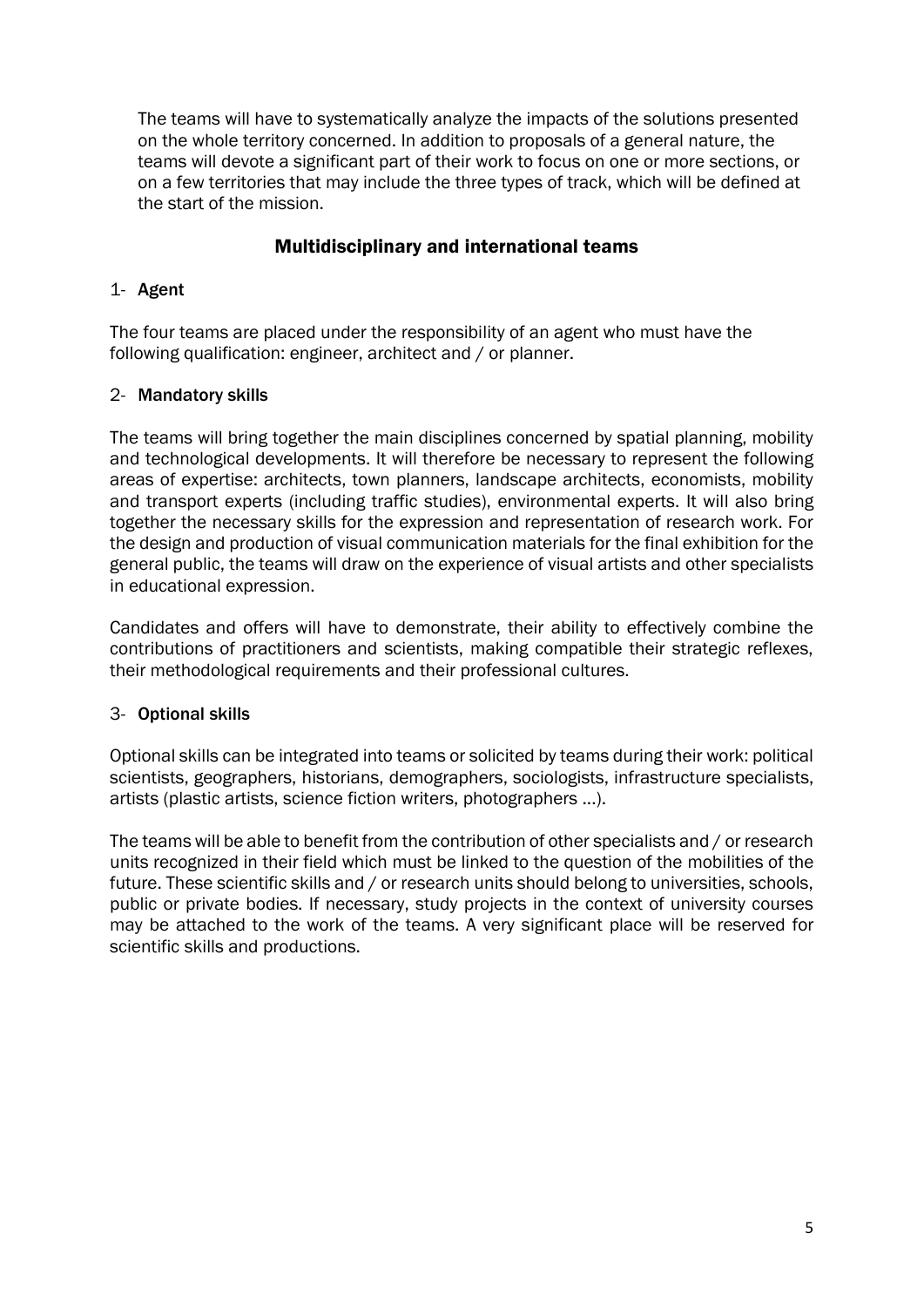# Process of the international consultation

<span id="page-5-0"></span>The international consultation will mobilize for several months multidisciplinary teams, placed under the responsibility of a representative architect, urban planner, and / or engineer. It will be concretized in particular by a global publication gathering the studies of the teams, and by a public exhibition.

#### <span id="page-5-1"></span>1- The steering committee of the consultation

The steering committee (COPIL) will be the political body of the process throughout its duration. It takes the necessary guidance to ensure the achievement of common objectives, ensuring the effectiveness and relevance of all aspects of the process. The decisions of the COPIL must be the subject of a very broad consensus.

Chaired by the President of Greater Paris Metropolitan Forum / her representative, it is composed of:

- The Greater Paris Metropolitan Forum, represented by its president or representative and its first vice-president;
- The State, represented by the Ile-de-France Regional Prefect or his representative, and a representative of the State services;
- The City of Paris, represented by the Deputy Mayor of Urban Planning and the Deputy Mayor of Transport or their representatives;
- The Île-de-France Region, represented by 2 vice-presidents or their representatives;
- The President of Grand Paris Metropolitan Authority or his representative;
- The President of the Association of Mayors of Ile-de-France or his (her) representative (e):
- The president of any territorial collectivity participating in the financing or his / her representative;
- If applicable, the officer of any private institution participating in the funding, or his / her representative.

The management team of the Forum, the directors of the urban planning agencies (Apur and IAU-IdF) attend the meetings of the Steering Committee, which can also request the presence of the technical services of the funding partners as needed.

#### <span id="page-5-2"></span>2- Coordination seminars

The meetings between the teams and the steering committee are called "coordination seminars". Their purpose is to ensure the complementarity of the teams' work, and their coherence and relevance with regard to the initial objectives of the consultation.

The work of the teams will be staked out by 3 coordination seminars (September 2018, January 2019, April 2019).

#### <span id="page-5-3"></span>3- Consultation with citizens and civil society

Various mechanisms will be set up to involve citizens and civil society in reflection throughout the project. It will thus collect opinions and expertise of use likely to enlighten the teams during their work, then to discuss the scenarios imagined by the teams with the citizens.